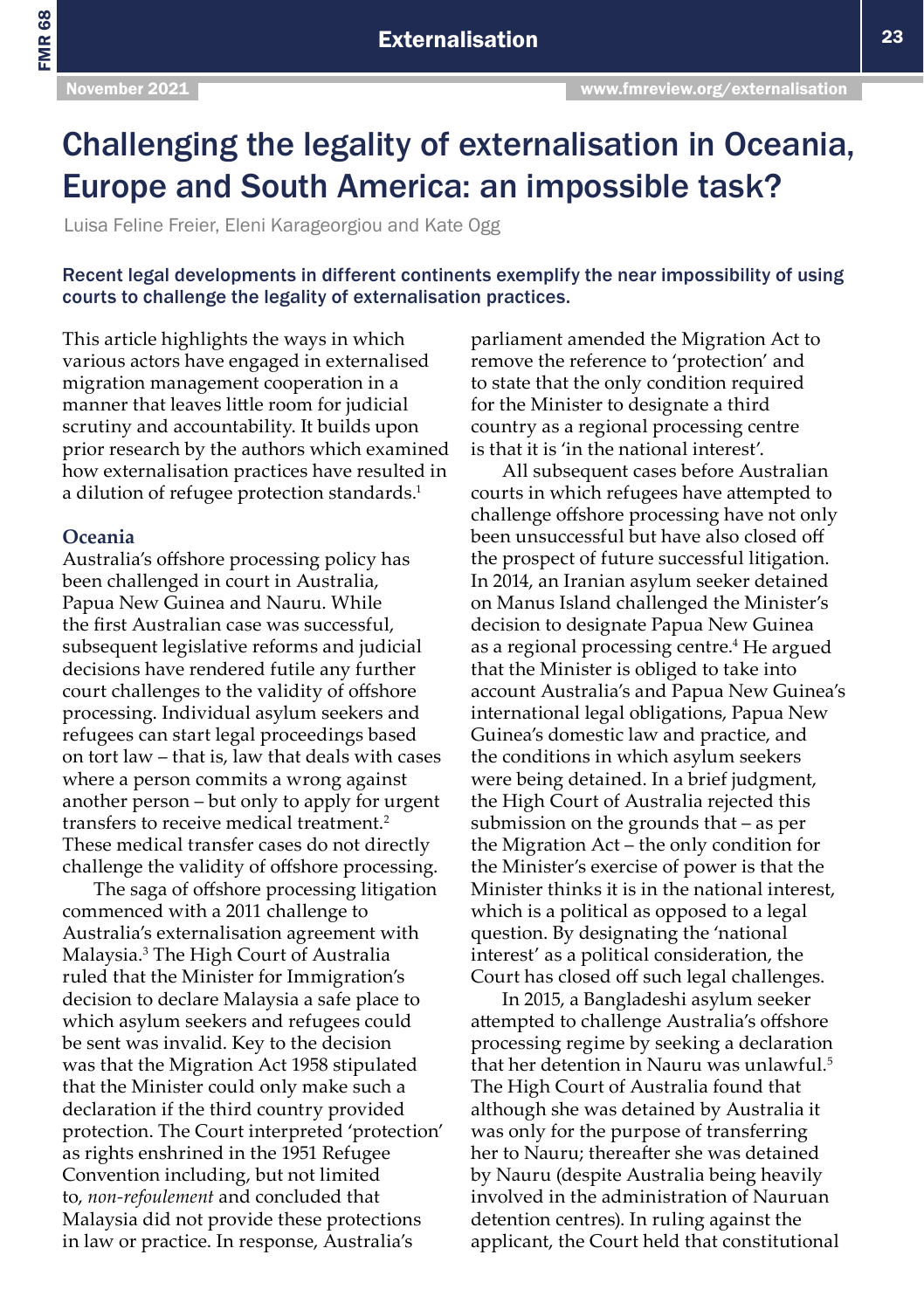limitations on Australia's power to detain her did not apply once she was transferred to Nauru. Further, the Court ruled that it could not make a determination as to the validity of her detention in Nauru under the Constitution of Nauru. Pursuant to this decision, asylum seekers subject to offshore processing can challenge detention that occurs in Australia before Australian courts and can challenge the legality of their detention in Nauru or Papua New Guinea in courts in those countries.<sup>6</sup> However, the prospect of undermining Australia's externalisation practices through challenging the validity of offshore detention in Australian courts has been diminished.

In 2016, refugees detained on Manus Island successfully argued against their detention in the Supreme Court of Papua New Guinea on human rights grounds. However, their subsequent action in the High Court of Australia challenging the validity of the agreement between Australia and Papua New Guinea failed, with the High Court concluding that "neither the legislative nor the executive power of the Commonwealth is constitutionally limited by any need to conform to the domestic law of another country".7

#### **Europe**

Unlike Oceania's institutionalised offshore processing, the EU's externalisation strategy favours a model of deterrence based on informal cooperation with key countries of origin and transit. Framed as part of the EU's longstanding objective to combat irregular migration and as a life-saving tool designed to put an end to perilous refugee journeys, such cooperation has intensified during and after the so-called European refugee crisis. The most emblematic example of this strategy is the infamous EU–Turkey deal. Its main objective was "to remove the incentive for migrants and asylum seekers to seek irregular routes to the EU"<sup>8</sup> with Turkey committing to readmit migrants who had not applied for asylum in Greece or whose application had been found 'inadmissible' under the EU's Asylum Procedures Directive (APD). Turkey also committed to prevent

irregular migrants from using new sea or land routes to enter the EU in exchange for visa liberalisation for Turkish citizens and the disbursement of €3 billion for humanitarian aid to refugees in Turkey.

Under the APD, EU States have the right to reject an asylum application as inadmissible on the basis that the applicant could have sought protection in a 'safe' non-EU country. The non-EU country is not required to have ratified the Refugee Convention, yet the applicant must have the possibility to acquire refugee status and to receive protection "in accordance with" the Refugee Convention. Turkey has ratified the 1967 Protocol to the Refugee Convention but maintains a geographical limitation, whereby it is only obliged to consider as refugees those individuals who have fled from events taking place in Europe. This effectively excludes the majority of those currently seeking refuge in Turkey. Despite the fact that Turkey has, as a result of the deal, amended its domestic legislation so as to enable access to rights for Syrian refugees, reception conditions in Turkey are considered not to be compatible with international standards. Furthermore, the EU-Turkey deal has been criticised for legitimising the confinement of refugees to first countries of asylum, undermining the right to asylum and the principle of solidarity as enshrined in European and international law.

In terms of judicial scrutiny, the deal has been challenged before the Court of Justice of the European Union (CJEU) by two Pakistani nationals and one Afghan national, all located in Greece. That would have been an opportunity for the Court to clarify the formal rules applicable in the adoption of such agreements within the EU as well as their human rights implications. Unfortunately, the EU General Court did not go into the substance of the complaint, holding that it had no jurisdiction to decide the case.9 The key question at stake was whether the deal, which took the form of a press release under the title 'EU-Turkey Statement', has been adopted by an EU institution. Recognising the ambiguity of the language of the press release, the Court turned to the EU institutions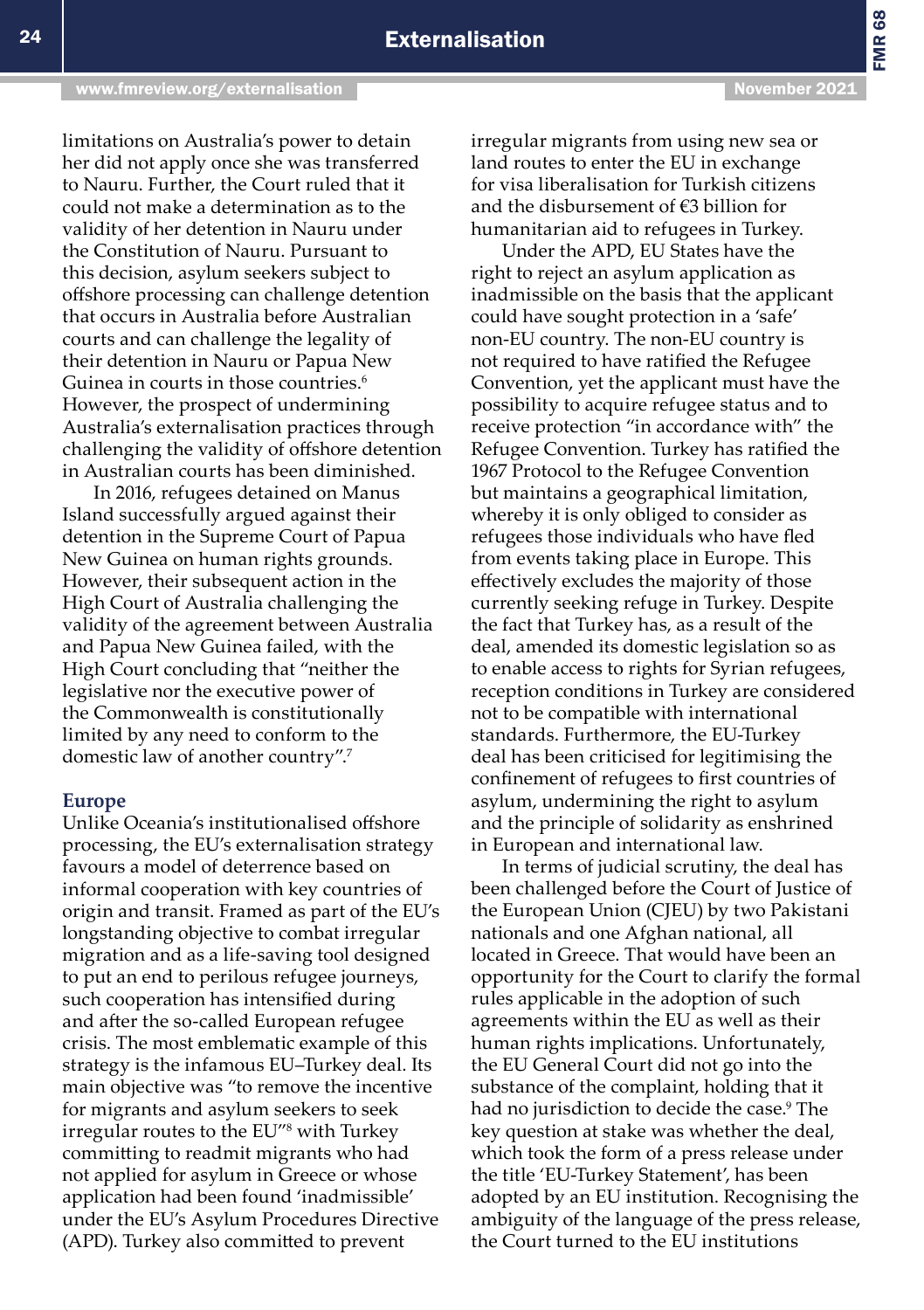## **Externalisation 25** and 25

FMR 68

involved in the process, namely the European Council, the Council of the EU and the Commission, and asked about the authorship of the deal. Following a barrage of denials of responsibility,10 the Court concluded that the agreement has been adopted by the individual EU Member States and Turkey, and thus the Court had no jurisdiction to rule on its lawfulness. The main critique of this conclusion is that that the Court did not acknowledge that EU Member States would not have had the power to conclude an agreement covering matters (such as border control and asylum) already regulated by EU law. The other major criticism is that the Court ignored evidence which indicated that the European Council had in fact adopted the agreement. The applicants' appeals were declared inadmissible.

The EU-Turkey deal reflects the EU's informalised, ad hoc decision-making process and crisis-led migration governance, allowing for the possibility of escaping democratic checks and balances and thus creating spaces of liminal legality. It is worth noting that the practices which facilitate the implementation of such agreements – including detention and border procedures – have been the subject of a number of judgements by the European Court of Human Rights (ECtHR), yet the legality of these agreements has not

been questioned. It is also striking that the existence of readmission agreements between the EU or individual Member States with third countries (for example, EU–Turkey, Italy–Libya, Italy–Tunisia) in combination with the 'exceptional' migratory pressure put on national authorities of so-called frontline European States has been used by the ECtHR to justify lower standards in national asylum and reception systems and to effectively reject any claims for redress.

### **South America**

NGOs and UNHCR representatives have reported use of 'safe third country' practices – often lacking any legal basis – in the South American region. Since 2015, the Venezuelan displacement crisis has put the region's relatively progressive refugee protection system to the test. Based on the refugee definition found in the Cartagena Declaration, South American countries are obliged to recognise most displaced Venezuelans as refugees.11 However, many States have implemented increasing restrictions on legal access, residence and the asylum procedure.

For example, prior to mid-2019, many Venezuelans applied for asylum at the Peruvian border before entering and continuing their asylum process. However, between mid-2019 and the closure of borders



Venezuelan refugees and migrants arrive at the border town of Tumbes, Peru.